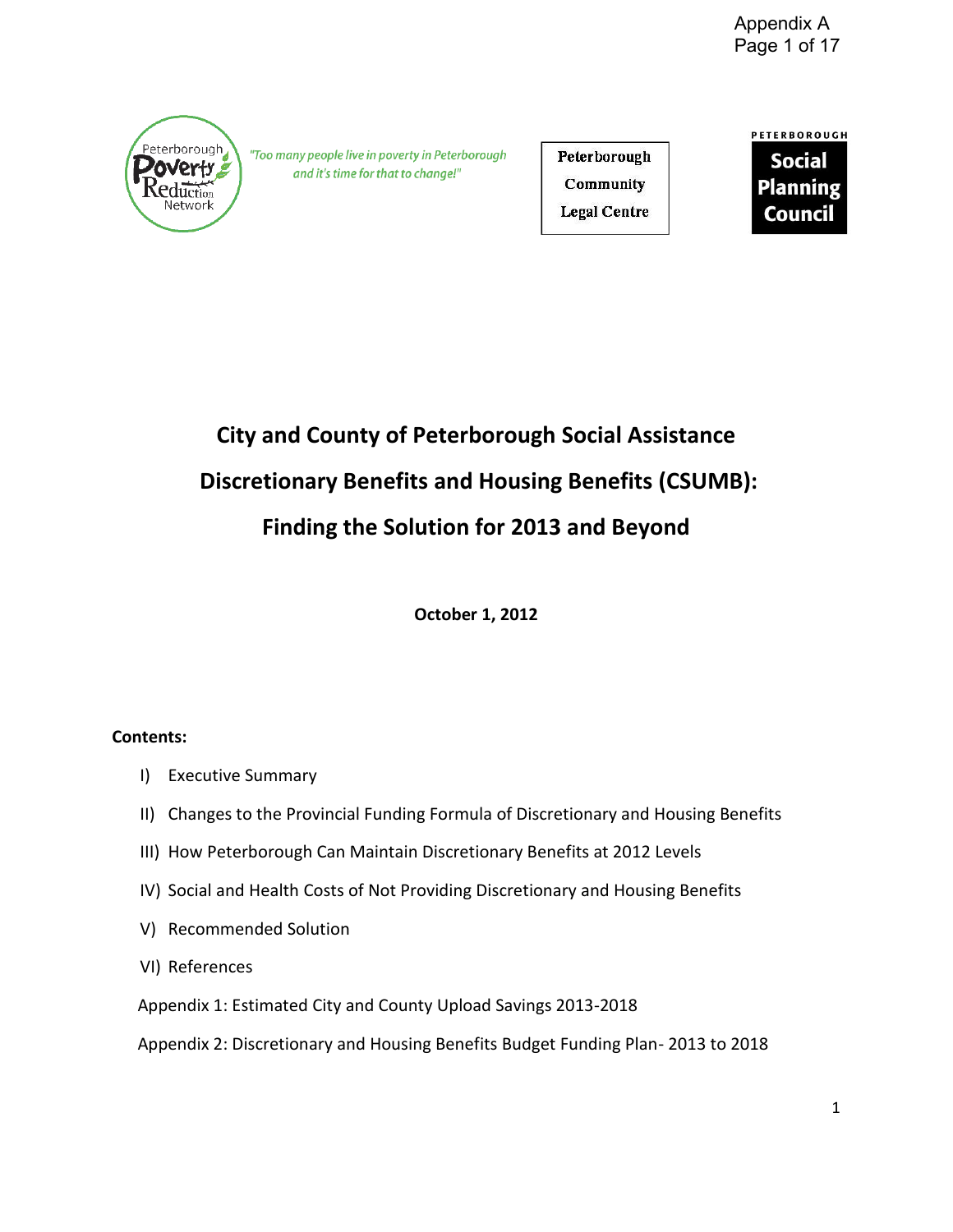# **I. Executive Summary**

This document has been prepared by members of the Income Security Work Group of the Peterborough Poverty Reduction Network (PPRN). We strongly recommend that the City and County of Peterborough maintain Discretionary Benefits and Community Start-Up and Maintenance Benefits (CSUMB) in 2013 and beyond despite provincial government cut backs. Unless offset by municipal resources, the provincial cuts will have a devastating impact on some of Peterborough's most vulnerable residents, and on the community as a whole. These impacts may include:

- o increased homelessness;
- $\circ$  declining health, with increased demand for acute and long term health care;
- o elevated crime levels;
- o unemployment;
- o family disintegration; and
- o stagnation of child development.

(*Section IV: Social and Health Costs of Not Maintaining Discretionary and Housing Benefits*)

The cuts to provincial funding of Discretionary and Housing Benefits for Social Assistance recipients are significant, and cannot be ignored by the Municipality. The changes require the Municipality to carefully assess its budget commitments and priorities. The cuts come at a unique time, when the Municipality has sufficient funds within the Social Services budget to cover the shortfall, with no tax increases.

This document examines the impact of the cuts from 2013 and through to 2018, and presents a sustainable funding solution for each year.

Based on a set of conservative assumptions, the PPRN estimates the total financial impact of these cut-backs on the Municipality over the 6 years from 2013 to 2018 can readily be met by utilizing:

1) provincial funding that is intended for/or has been allocated in place of these benefits (Discretionary Benefits funding up to the cap, plus the re-allocated CSUMB dollars);

2) 2013 and 2014 Ontario Works (OW) Mandatory Benefits Up-load Savings and;

3) a one- time contribution in 2013 from the Social Services Reserves Fund.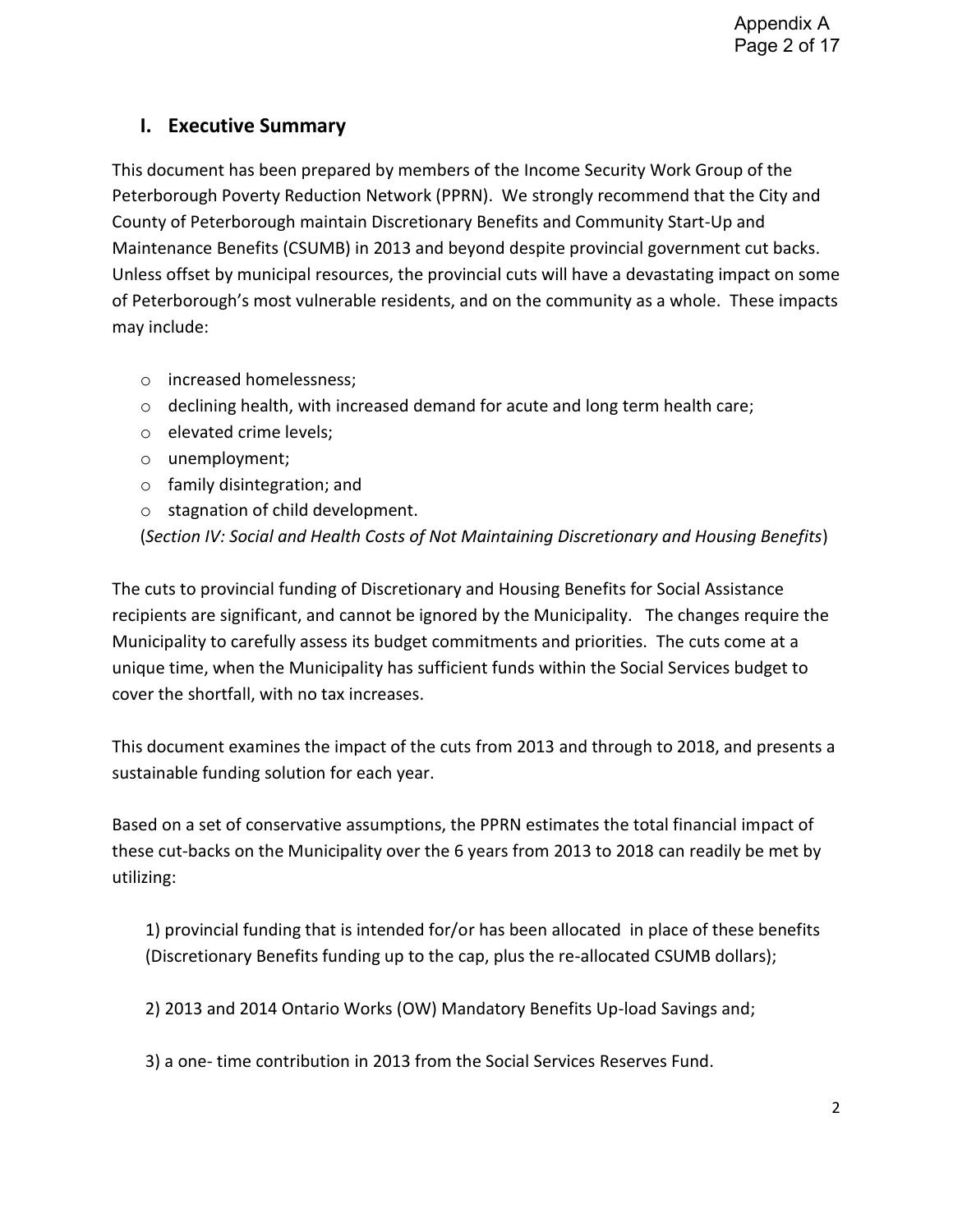The projections that support these conclusions are found in the document, and summarized in *Appendix 2: Discretionary and Housing Benefits Funding Plan – 2013 to 2018.* 

In addition to maintaining Discretionary Benefits and CSUMB Housing Benefits at 2012 levels in 2013 and beyond, the PPRN recommends that the Municipality:

- advocate for annual increases to the provincial contributions to reflect inflation;
- advocate with the Province to make necessary health and non-health-related benefits mandatory for social assistance recipients;
- advocate with the Province to make housing-related benefits mandatory for those in receipt of social assistance;
- determine a local means of sustainably funding a Necessary Benefits Fund.

This report will be shared with the public and presented to the members of the Joint Services Committee as well as City Councilors to assist with discussions leading up to the 2013 budget deliberations.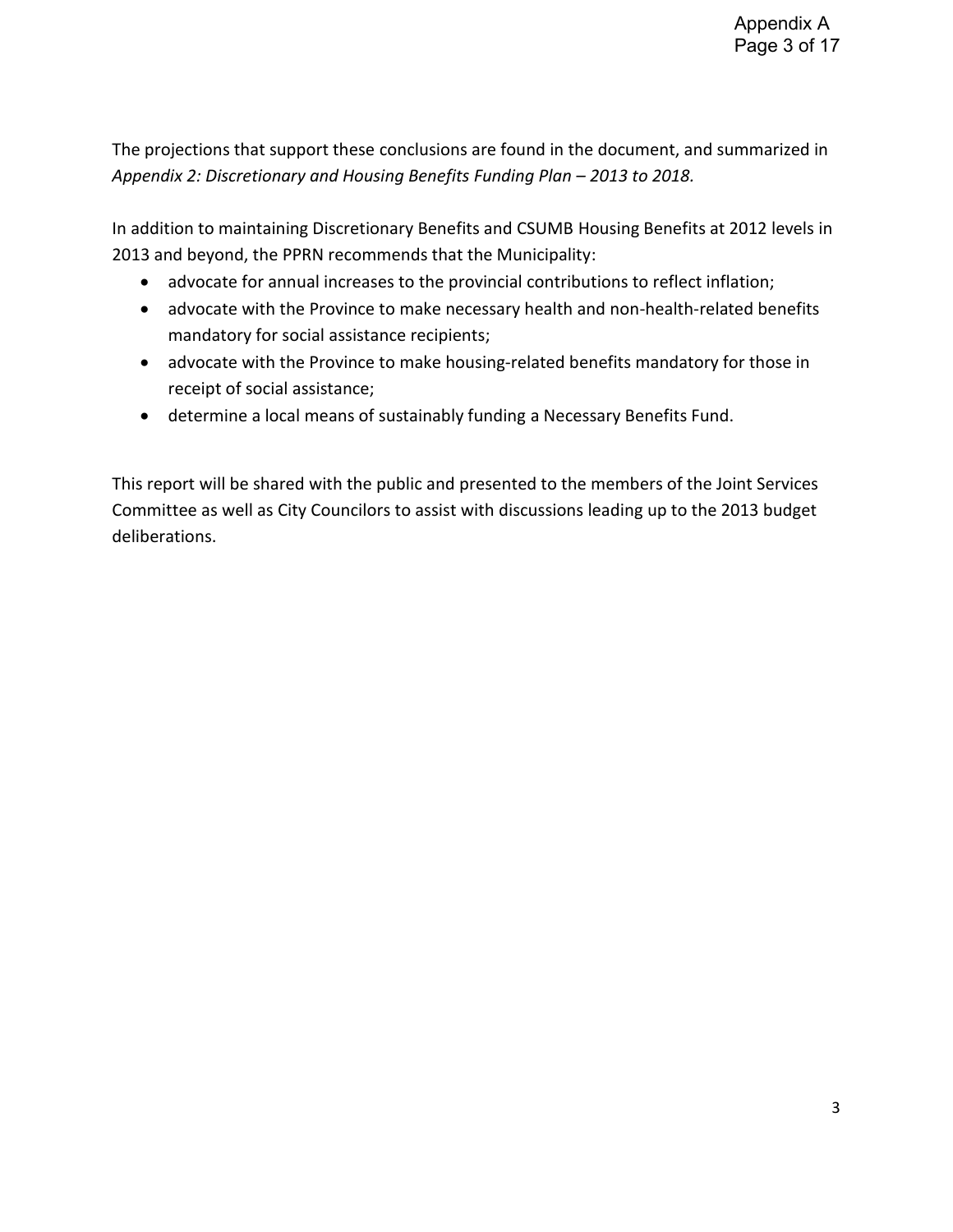# **II. Changes to the Provincial Funding Formula of Discretionary and Housing Benefits**

# **The Context – Discretionary Benefits, Housing Benefits, Social Services Reserves, and the Savings from the ODSP and OW Provincial Up-load:**

Discretionary health-related benefits cover costs like basic dental services, eyeglasses, orthotic footwear and hearing aids for adults, as well as funerals and burials. Discretionary non-health related benefits are for items like transit subsidies, recreational subsidies for children and emergency housing-related expenses for which no other coverage is available.

CSUMB is a mandatory benefit that is used to help families pay for the initial costs of establishing a new home (last month's rent deposit, heat/hydro deposits, moving costs, furniture, and other necessities) and/or to pay costs to prevent eviction or disconnection of heat or utilities.

As of July 2012, there was \$4M in Social Services Reserve Fund.<sup>1</sup> Further, over the past three years, the provincial up-load of social assistance has resulted in incremental savings, totaling an accrued \$14M to the end of 2012 (Appendix 1).

Although currently cost-shared, as seen in Table 1, since 2010 the province has been incrementally up-loading social assistance benefits and employment costs as well as redesigning the administration funding subsidy.<sup>2</sup> By the end of 2012, these up-loads will have provided a cumulative savings to Peterborough of over \$14 million (\$4M to the County, and \$10M to the City). Furthermore, from 2013 to 2018 Peterborough can expect an additional savings of almost \$1M per year.

|                     | 2010  | 2011  | 2012  | 2013  | 2014  | 2015  | 2016  | 2017  | 2018 |
|---------------------|-------|-------|-------|-------|-------|-------|-------|-------|------|
| Municipal<br>Share  | 19.4% | 18.8% | 17.2% | 14.2% | 11.4% | 8.6%  | 5.8%  | 2.8%  | 0%   |
| Provincial<br>Share | 80.6% | 81.2% | 82.8% | 85.8% | 88.6% | 91.4% | 94.2% | 97.2% | 100% |

# **TABLE 1: Ontario Works Cost Share and Provincial Up-load<sup>2</sup>**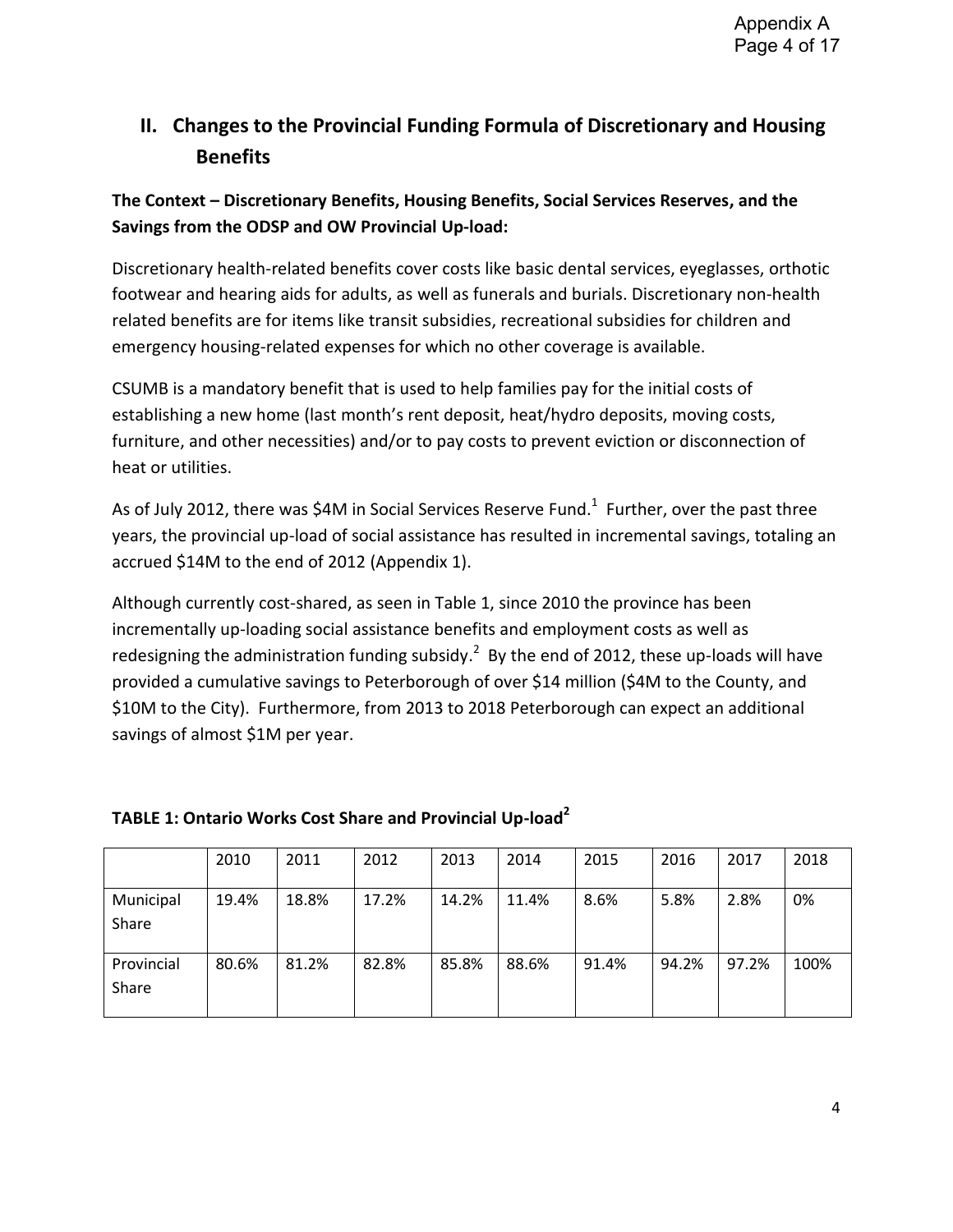Table 2 demonstrates the total cumulative and annual savings to Peterborough from 2013-2018 as a result of the provincial OW up-load.

| TABLE 2: Total Annual and Cumulative Savings from Social Assistance Upload from 2013 to |
|-----------------------------------------------------------------------------------------|
| 2018 and Beyond                                                                         |

|                                                                            | 2013        | 2014        | 2015        | 2016        | 2017        | 2018        |
|----------------------------------------------------------------------------|-------------|-------------|-------------|-------------|-------------|-------------|
| <b>Total Amount of</b><br><b>Up-Load Savings</b><br>Each Year <sup>3</sup> | \$1,051,273 | \$981,189   | \$981,189   | \$981,189   | \$1,051,273 | \$981,189   |
| <b>City Portion</b>                                                        | \$861,006   | \$803,606   | \$803,606   | \$803,606   | \$861,006   | \$803,606   |
| <b>County Portion</b>                                                      | \$190,267   | \$177,583   | \$177,583   | \$177,583   | \$190,267   | \$177,583   |
| <b>Cumulative</b><br>Amount                                                | \$1,051,273 | \$2,032,462 | \$3,013,651 | \$3,994,840 | \$5,046,113 | \$6,027,302 |

**See Appendix 1 for more detailed information** 

### **Discretionary Benefits:**

Until July 1, 2012, Discretionary Benefits were cost-shared between the province (82.8%) and the Municipality (17.2%) with no provincial cap on funding of health-related benefits. The Municipality was responsible for deciding which items would be covered under these benefits.

The Ontario Budget, 2012, announced changes that will replace the previous provincial funding formula for health and non-health related Discretionary Benefits delivered through Ontario Works (OW) and the Ontario Disability Support Program (ODSP). Effective July 1, 2012 the Provincial government announced it would cap both health and non-health related benefits to a maximum of \$10 per case load per month. Based on past caseloads, the total capped amount will be an estimated \$924,000<sup>4</sup> (figure is based on OW and ODSP caseloads). Over the next 6 years, the province will annually increase the percentage it covers until 2018 when the province will assume 100% of the capped amount (see Table 1).

Limited, mandatory health-related benefits that are currently provided to people on ODSP will continue to be delivered without change.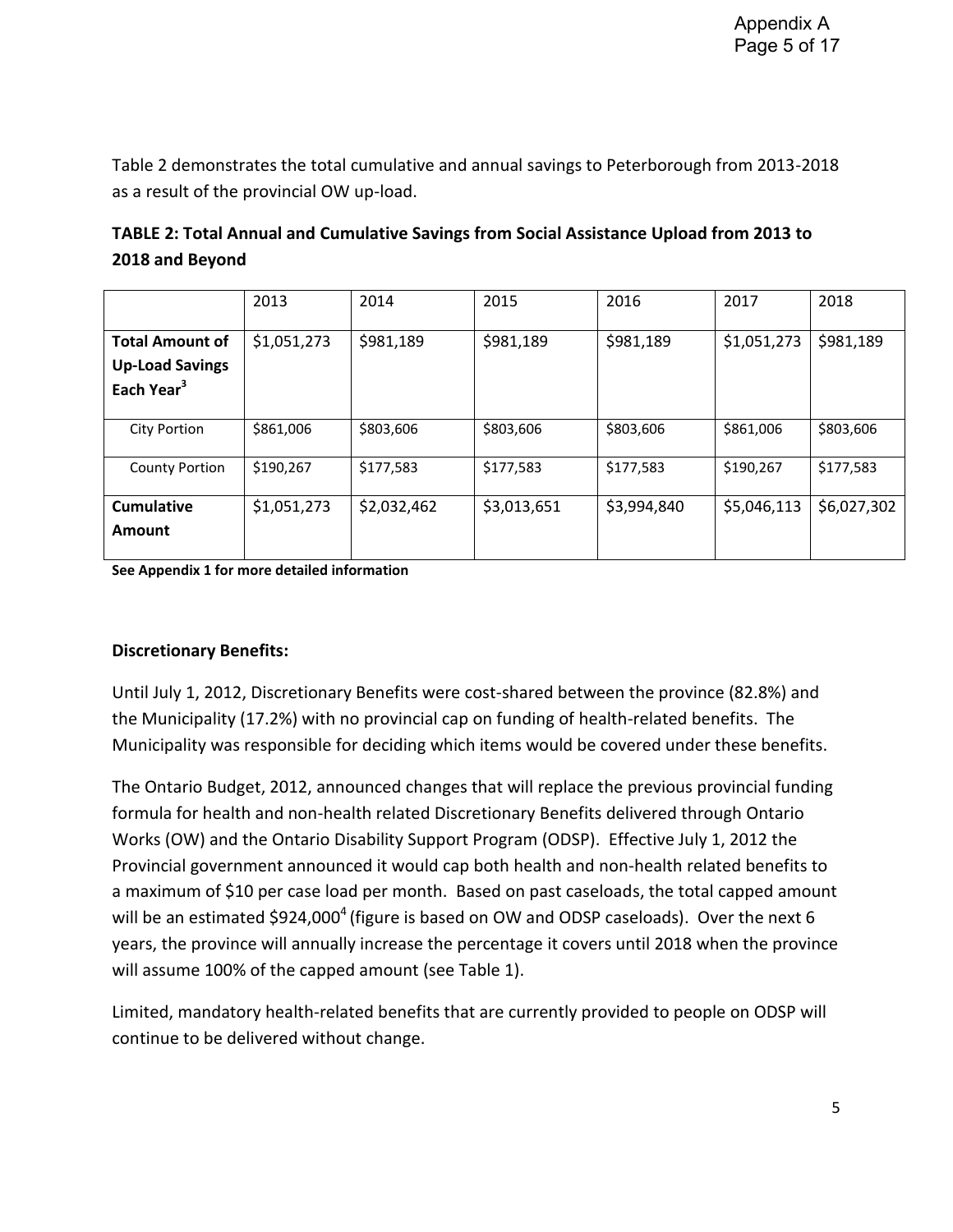# **Community Start-Up and Maintenance Benefit (CSUMB):**

In the Ontario Budget 2012, the provincial government also announced that it will end the Community Start-Up and Maintenance Benefit (CSUMB) as of January 1, 2013.

The provincial government has said that half of the money that previously went to CSUMB from the province (in the case of Peterborough, \$1.265M) will be allocated to the Ministry of Housing and folded in with funding from the Long-Term Affordable Housing Strategy. The new consolidated money will be given to municipalities to fund housing and homelessness programs.

# **III. How Peterborough Can Maintain Discretionary and Housing Benefits at 2012 Levels**

The recommendations in this report start with the assumption that the annual and cumulative savings realized by the City and County for the period 2010-2012, as a result of the ODSP and OW Mandatory Benefit up-load, have been allocated and are not available. However, utilizing savings from the *projected* OW up-loads in 2013 and 2014 (refer to Table 1), plus the use in 2013 of some Social Services Reserves (which totaled \$4M in July 2012), will effectively maintain Discretionary Benefits and CSUMB at 2012 levels.

# **Discretionary Benefits:**

Table 3 illustrates the budgeted and actual expenditures for Discretionary Benefits in 2012, and the breakdown of what would be required for 2013 expenditures, if Discretionary Benefits were to be funded at 2012 "actual" levels. All of these calculations are based on the assumption that Peterborough's 2013 projected Discretionary Benefits Provincial Cap will be \$924,000 as previously noted. There will be additional savings to the Municipality due to an annual increase in the percentage of provincial funding up to the \$924,000 cap from 2013 to the end of 2018 (as per Table 1).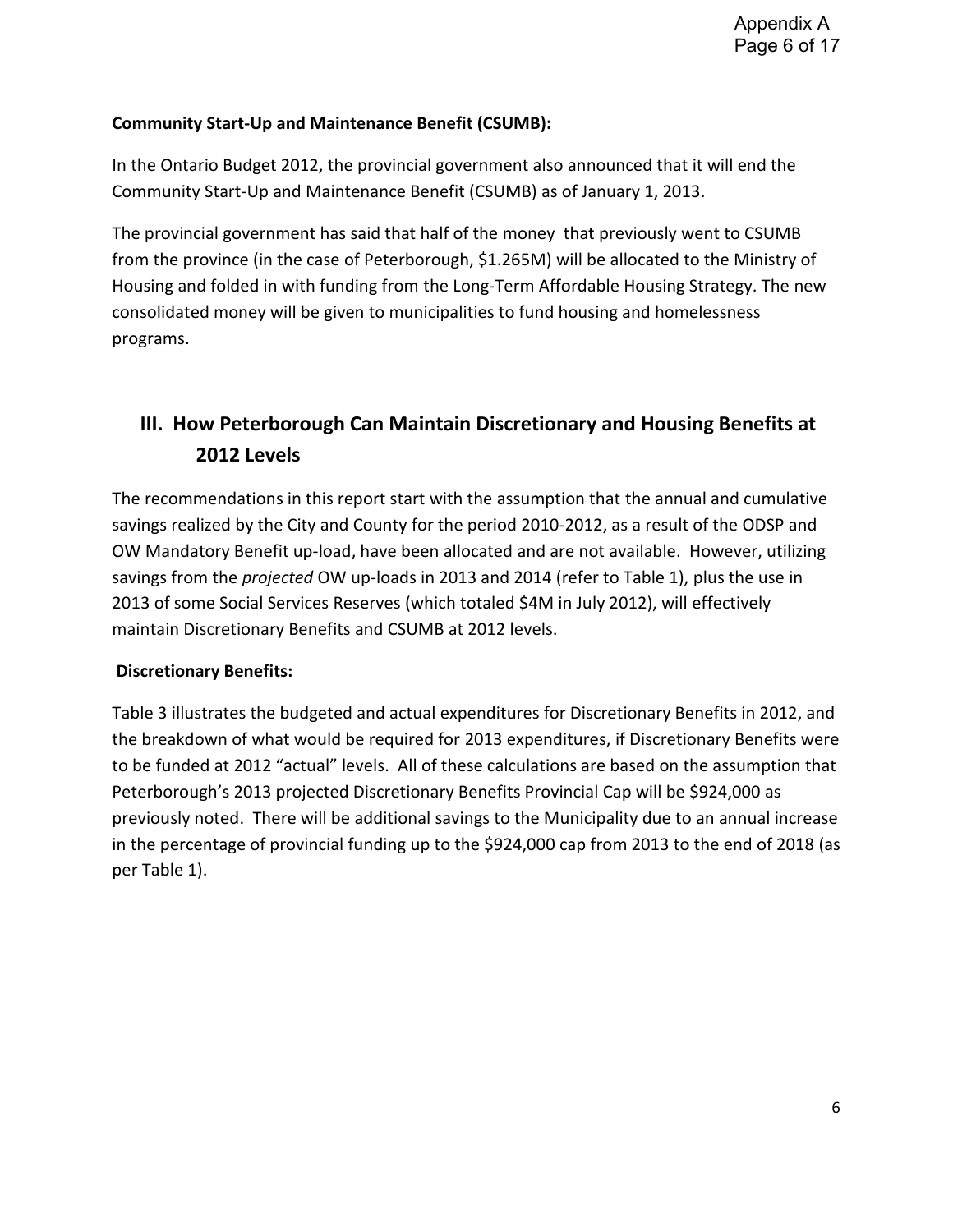|                                                                         | 2012 Original Budget |       | 2012 Actual |      | 2013 Projected                          |                     |
|-------------------------------------------------------------------------|----------------------|-------|-------------|------|-----------------------------------------|---------------------|
|                                                                         | \$\$                 | %     | \$\$        | %    | \$\$                                    | %                   |
| <b>Total Required</b>                                                   | \$2,549,049          | 100%  | \$1,950,438 | 100% | \$1,950,438<br>(same as 2012<br>actual) | 100%                |
| Less: Provincial<br>Contribution                                        | \$2,110,612          | 82.8% | \$1,189,670 | 61%  | \$792,792 <sup>ii</sup>                 | 40.6%<br>(of total) |
| Less: Municipal<br>Contribution                                         | \$438,437            | 17.2% | \$760,768   | 39%  | \$131,208                               | 6.7%<br>(of total)  |
| Municipal<br>Contribution<br>offset<br>by Transit Revenue               | \$67,720             |       | \$67,720    |      | $$67,720^{\overline{w}}$                |                     |
| <b>Sub-total Municipal</b><br>Contribution                              | \$370,717            |       | \$693,048   |      | \$63,488                                |                     |
| City portion $\sqrt{\ }$                                                | \$315,383            | 82%   | \$589,091   | 82%  | \$52,060<br>Approx.                     | 82%                 |
| County portion <sup>v</sup>                                             | \$55,333             | 18%   | \$103,957   | 18%  | \$11,427<br>Approx.                     | 18%                 |
| <b>Shortfall to Maintain</b><br><b>Discretionary Benefits</b><br>Total: | \$0                  |       | \$0         |      | $-$1,094,158$                           |                     |

#### **TABLE 3: Projected Municipal Contribution Needed to Maintain Discretionary Benefits**

i. Covered by savings in Mandatory Benefits due to a lower than anticipated OW caseload and a contribution from the Social Services Reserve Fund

ii. 85.8% of the estimated \$924,000 Peterborough cap in 2013

iii. 14.2% of the estimated \$924,000 Peterborough cap in 2013

iv. This figure assumes that there will be no change to the transit subsidy, and to the contribution to the Social Assistance revenue stream from transit

v. Percentages are based on the distribution of caseloads between the City and the County of Peterborough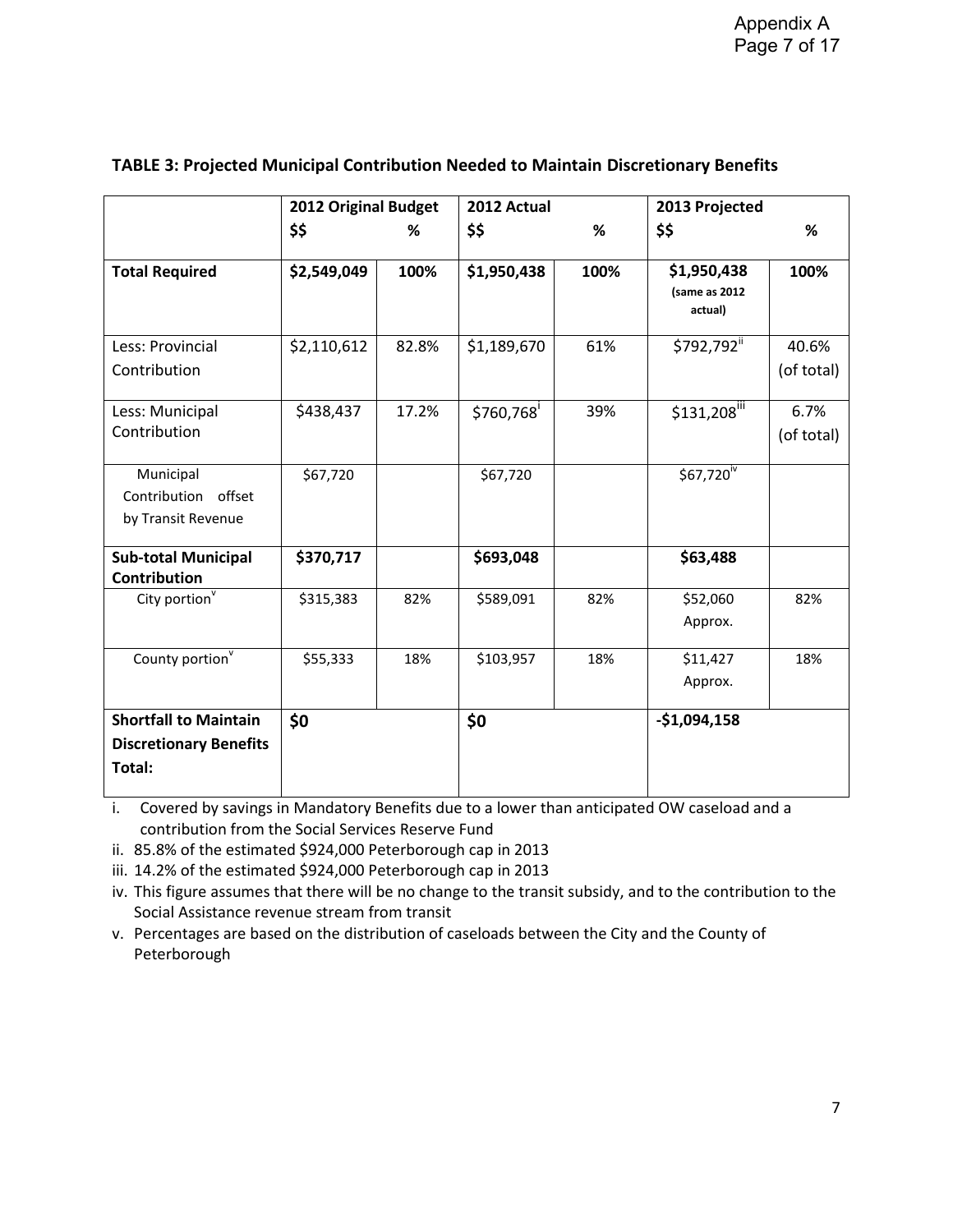Table 4 illustrates the total projected municipal contributions needed in order to maintain Discretionary Benefits in 2013.

|                                                                                          | 2013 Projected<br>\$\$ | %    |
|------------------------------------------------------------------------------------------|------------------------|------|
| <b>Shortfall Total:</b>                                                                  | \$1,094,158            | 100% |
| <b>City Portion</b>                                                                      | \$897,209              | 82%  |
| <b>County Portion</b>                                                                    | \$196,948              | 18%  |
| Add: 2013 Projected Municipal Contribution<br>(up to cap)                                | \$63,488               |      |
| <b>Total Municipal Contribution to Maintain</b><br><b>Discretionary Benefits in 2013</b> | \$1,157,646            |      |

|  | TABLE 4: Projected 2013 Total Municipal Contribution to Maintain Discretionary Benefits |
|--|-----------------------------------------------------------------------------------------|
|--|-----------------------------------------------------------------------------------------|

### **Housing Benefits (CSUMB):**

Table 5 illustrates the total cost of CSUMB in 2012, and a breakdown of what would be required for 2013 expenditures, assuming CSUMB is funded at the 2012 actual level in 2013. All of these calculations are based on the assumption that the new 2013 projected Provincial contribution will be 50% of their 2012 funding or \$1.265M (as part of the Long-Term Affordable Housing Strategy)

| TABLE 5: Projected 2013 Municipal Contributions Needed in Order to Maintain CSUMB |  |
|-----------------------------------------------------------------------------------|--|
|-----------------------------------------------------------------------------------|--|

|                                         | 2012      |       | 2013     |       |
|-----------------------------------------|-----------|-------|----------|-------|
|                                         | \$\$      | %     | \$\$     | %     |
| Total Cost of CSUMB <sup>5</sup>        | \$2.8M    | 100%  | \$2.8M   | 100%  |
|                                         |           |       |          |       |
| Less: Total Provincial Contribution (to | \$2.53M   | 90.4% | \$1.265M | 45.6% |
| Long-Term Affordable Housing Strategy)  |           |       |          |       |
| Less: Total Municipal Contribution      | \$270,000 | 9.6%  | \$270,00 | 8.8%  |
|                                         |           |       |          |       |
|                                         |           |       |          |       |
| <b>Total Additional Municipal</b>       | 0         |       | \$1.265M |       |
| contributions needed maintain CSUMB:    |           |       |          |       |
|                                         |           |       |          |       |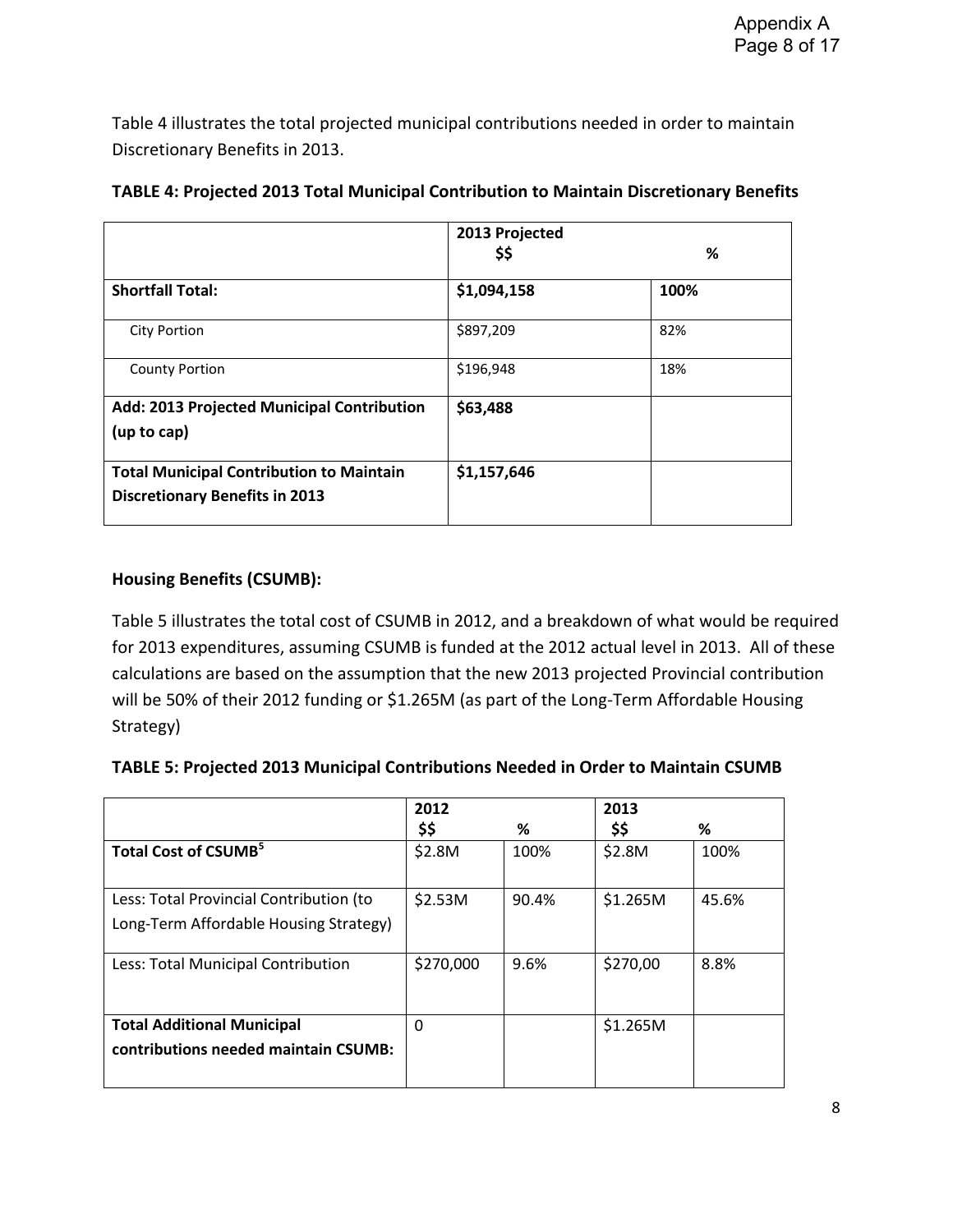# **Doing the Math - Peterborough Can Pay for Discretionary and Housing (CSUMB) Benefits at 2012 Levels:**

Table 6 shows that savings from the projected Ontario Works provincial up-loads in 2013 and 2014 (Table 1), plus the use of some Social Services Reserves in 2013, would effectively maintain Discretionary Benefits and CSUMB at 2012 levels. It is also important to note that while there are *annual* savings from the up-load of approximately \$1M, there are also *cumulative* savings from 2013 onwards (Table 2).

Table 6: "Total Savings" includes savings as a result of the OW up-load plus the reduced municipal share as a result of the lower cap.

### **TABLE 6: Total Municipal Savings**

|                                    | 2013         |      | 2014         |      | 2015         |      |
|------------------------------------|--------------|------|--------------|------|--------------|------|
|                                    | \$\$         | %    | \$\$         | %    | \$\$         | %    |
| <b>Total Amount of</b>             | \$1,051,273  | 100% | \$981,189    | 100% | \$981,189    | 100% |
| <b>Annual Up-load</b>              |              |      |              |      |              |      |
| Savings for Each Year <sup>3</sup> |              |      |              |      |              |      |
| City portion                       | \$861,006    | 82%  | \$803,606    | 82%  | \$803,606    | 82%  |
| County portion                     | \$190,267    | 18%  | \$177,583    | 18%  | \$177,583    | 18%  |
| <b>Savings to Municipal</b>        | \$307,229    |      | \$333,096    |      | \$358,968    |      |
| <b>Contributions</b>               |              |      |              |      |              |      |
| Municipal                          | \$370,717    |      | \$370,717    |      | \$370,717    |      |
| Contribution to                    |              |      |              |      |              |      |
| <b>Discretionary Benefits</b>      |              |      |              |      |              |      |
| (2012 original budget)             |              |      |              |      |              |      |
| Less: Municipal                    | \$63,488     |      | \$37,621     |      | \$11,749     |      |
| Contribution Up to                 |              |      |              |      |              |      |
| Cap                                |              |      |              |      |              |      |
| <b>Total Savings</b>               | +\$1,358,502 |      | +\$1,314,285 |      | +\$1,340,157 |      |

i Figures based on decrease of municipal contributions to cap as per Table 1.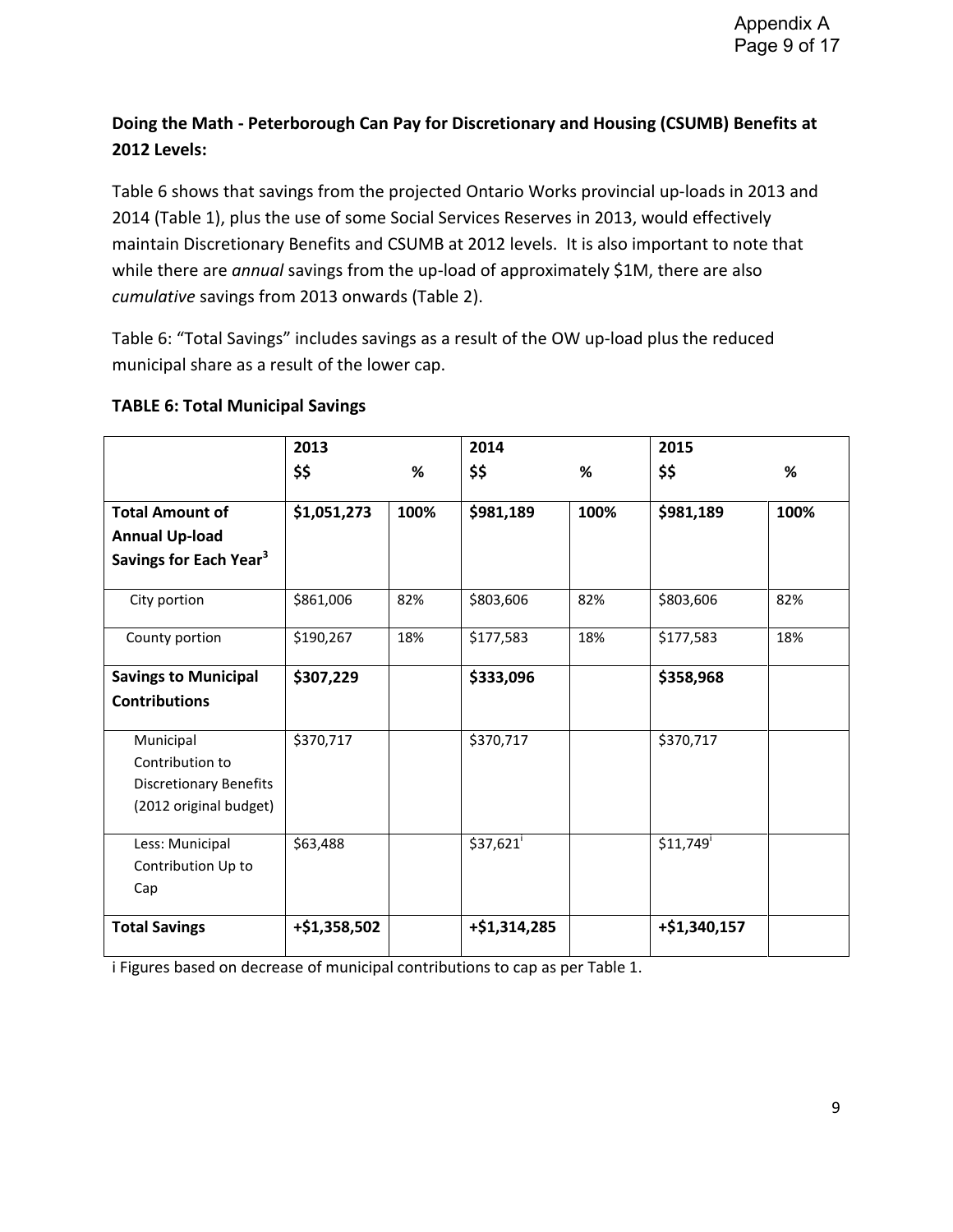Table 7 demonstrates how the Municipality can afford to fund Discretionary and Housing Benefits (at 2012 levels) in 2013 and beyond. This is achieved by utilizing the OW up-load savings in 2013 and 2014, combined with \$1 M from the Social Services Reserve Funds in 2013 (currently \$4 M). From 2015 on, the Municipality would have significant annual and cumulative savings from additional up-load savings.

| TABLE 7: Total Municipal Contribution Needed from Up-load Savings and the Social Service |
|------------------------------------------------------------------------------------------|
| <b>Reserve Fund</b>                                                                      |

|                                                                            | 2013          | 2014        | 2015           |
|----------------------------------------------------------------------------|---------------|-------------|----------------|
| <b>Total Savings</b>                                                       | \$1,358,502   | \$2,365,558 | \$3,372,619    |
| <b>Total Shortfall</b>                                                     | \$2,359,158   | \$2,359,158 | \$2,359,158    |
| <b>Discretionary Benefits</b>                                              | \$1,094,158   | \$1,094,158 | \$1,094,158    |
| <b>CSUMB</b>                                                               | \$1,265,000   | \$1,265,000 | \$1,265,000    |
| Net Gain/Loss (+/-)                                                        | $-$1,000,656$ | $+ $6,400$  | $+ $1,013,461$ |
| <b>Additional Contribution from</b><br><b>Social Services Reserve Fund</b> | $-$1,000,656$ |             |                |

i. The sub-totals for 2014- 2018 are based on the *cumulative* municipal savings as a result of the OW up-load. They also take into account *cumulative savings* due to the reduced municipal share of the cap (see Appendix 2).

# **IV. Social and Health Costs of Not Providing Discretionary and Housing Benefits**

As of March 2011, Peterborough had a higher percentage of people on Social Assistance than other municipalities in the region.<sup>2</sup> Almost 1 in every 10 people rely on Social Assistance and almost 50% of these recipients of Social Assistance are under the age of 30  $.^2$  People are not on OW or ODSP by choice, but because of life's circumstances – a workplace shuts down, a woman leaves an abusive partner, illness strikes, etc.

Our most vulnerable people, and indeed our *entire community,* will be impacted if the Municipality chooses to not maintain these necessary Discretionary Benefits and Housing Benefits (CSUMB). While it may be difficult to precisely quantify the costs associated with the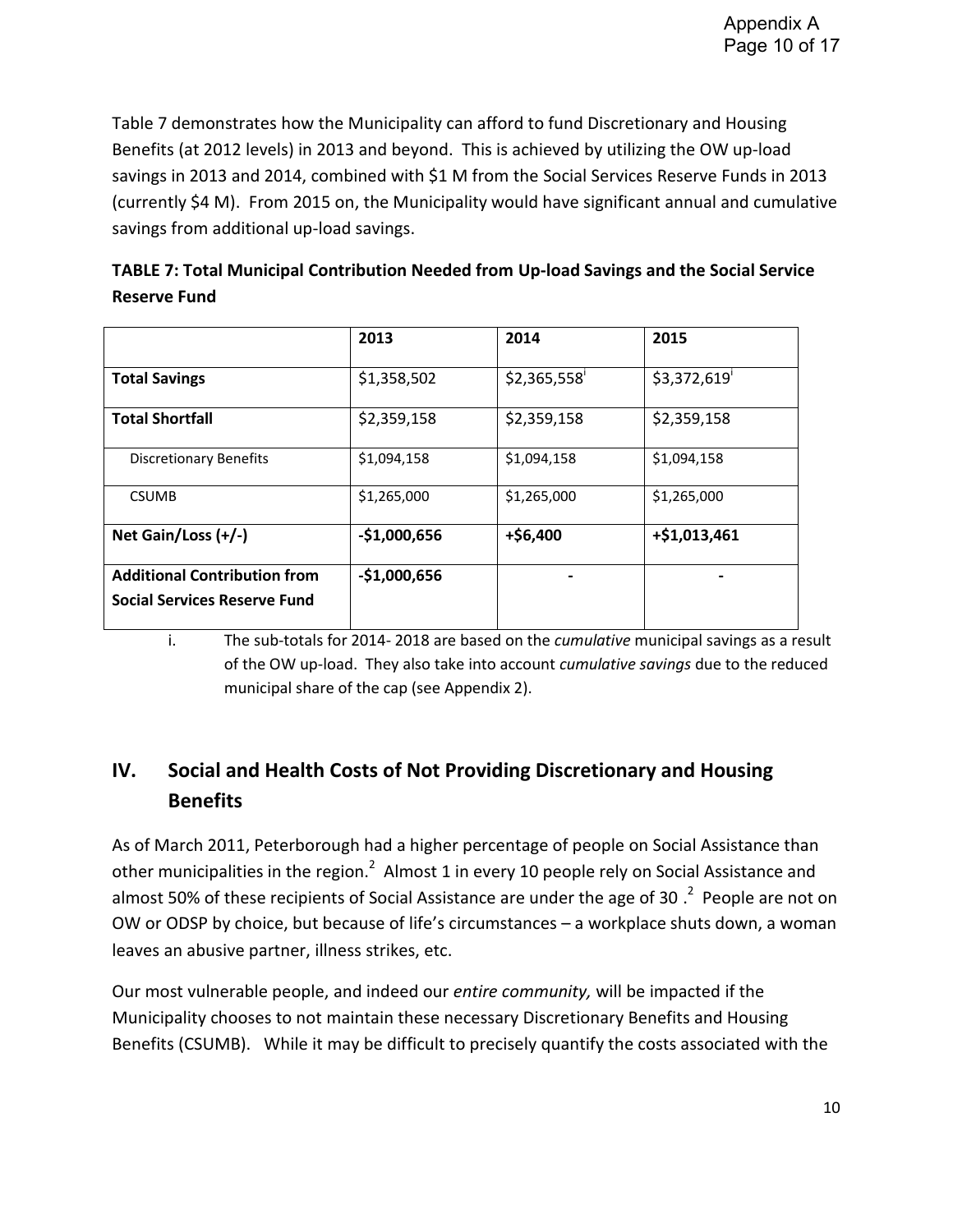impact, there is no question that the *costs will be significant and that they will well exceed the cost of continuing to fund these benefits.*

If the Municipality chooses *not* to fund these necessary benefits, some of the ways in which individuals and the community will pay the price in the short and long term include:

- increased strain on social services, community agencies, and faith communities to fill in the gaps, especially related to personal health needs like food insecurity, housing instability, children's recreation, and children's safety equipment  $6, 7,88$ ;
- an increase in homelessness and an increased need for shelters<sup>8&9</sup>;
- higher risks of ill health, injury and accidental death in the home as families will not be able to afford to move out of homes that are unsafe or in disrepair<sup>10</sup>;
- all fuel and energy providers, including Peterborough Utility Services, will accrue bad debt due to utility cut offs;
- landlords, including all non-profit and affordable housing providers, will increasingly accrue bad debt as families on social assistance will be unable to afford a rent deposit or a payment plan<sup>8</sup>;
- most people on assistance will be unable to afford the transit pass, and will be unable to access employment opportunities, food banks, food security programs, counseling, addiction services, and other vital programs<sup>6</sup>;
- increased risk of crime as people struggle to meet their basic needs. More police resources may be required $^{11}$ ;
- more children will go into care of the Children's Aid Society (due to increased evictions and homelessness, and as parents become less able to meet their children's basic needs) $^7;$
- an increase in serious health conditions and strain on the health care system, especially the Emergency Room and the Hospital. Evidence that poverty makes people sick is well estalished<sup>12</sup>;
- approximately 800 children in our community will lose support for programming and activities without the recreation subsidy program - which has been proven to protect against the negative effects of poverty<sup>6</sup>;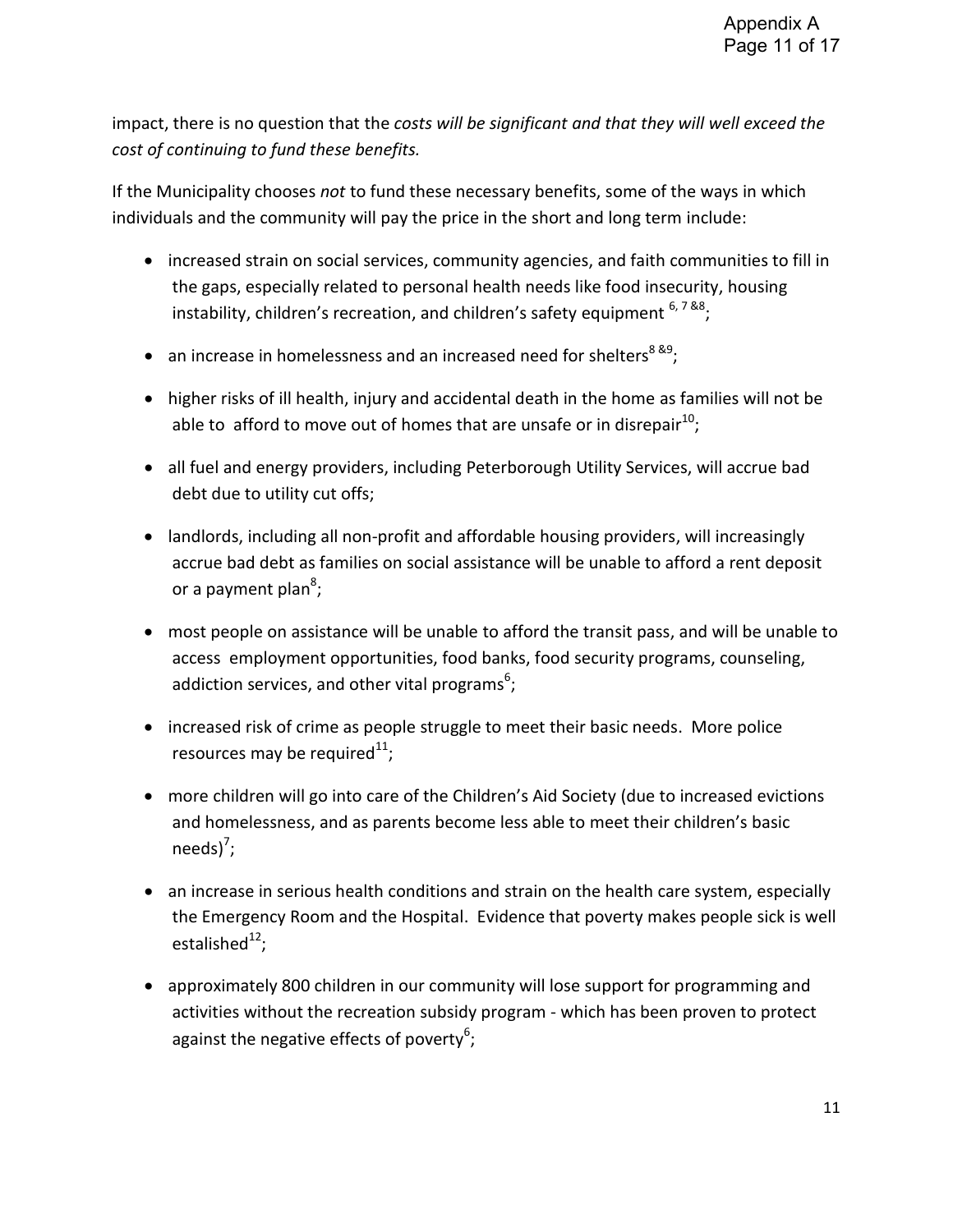• a significant decline in the quality of life, and in people's ability to live, learn, work and actively participate in society with the elimination of dental care/dentures, vision care, hearing aids and other critical health benefits<sup>6</sup>.

# **V. Recommended Solution**

The Peterborough Poverty Reduction Network (PPRN) is a broad-based network with hundreds of agency and individual members. PPRN consulted with the community and received a key message – these necessary Discretionary Benefits and Housing Benefits (CSUMB) must be maintained<sup>7</sup>. The community is looking to its local municipal government to make decisions that will protect our vulnerable individuals and families.

PPRN has done the math, and we know that the ODSP and OW up-load savings and the Social Services Reserve Fund combined, give the Municipality an opportunity to fund Discretionary Benefits and CSUMB at 2012 "actual" levels in 2013 and beyond.

The following outlines PPRN's recommendations to the Municipality, supported by figures in Table 7 and Appendix 2:

### **2013:**

- Create a separate municipal fund entitled "Necessary Benefits" to cover the cost of those services and items that will no longer be covered by provincial funding of Discretionary Benefits.
- Contribute \$370,717 to Discretionary/Necessary Benefits in 2013, as per the original 2012 budget.
- Use the 2013 up-load savings to cover additional municipal costs for Discretionary/Necessary Benefits.
- Contribute \$270,000 as per 2012 from the Social Services budget for a new municipal CSUMB.
- Cover the CSUMB shortfall with the balance of 2013 up-load savings and \$1M from Social Service Reserves.

**2014:** 

 Use the 2013 and 2014 up-load savings to cover Discretionary/Necessary Benefits and Housing Benefits.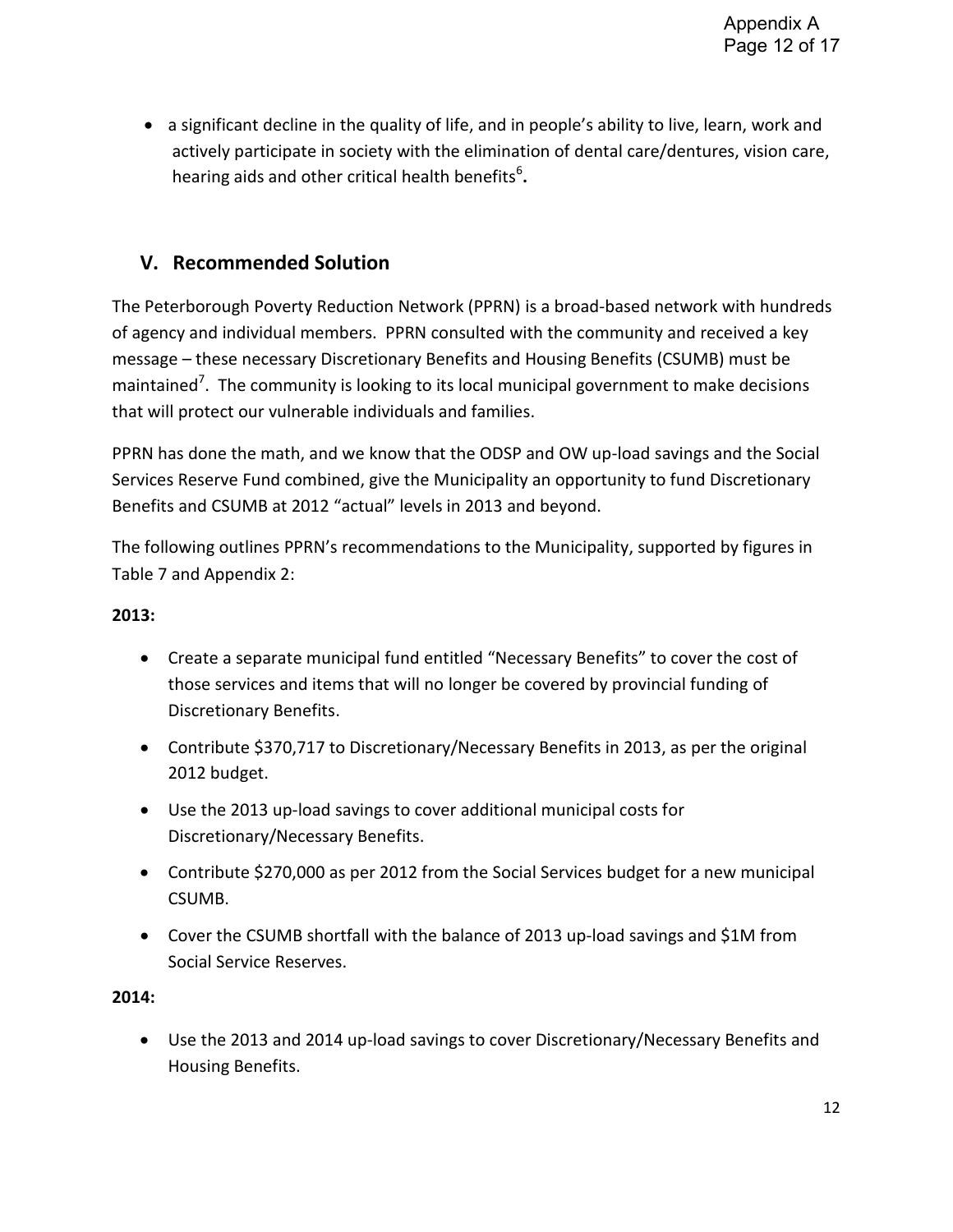#### **2015-2018:**

 Use the 2013 and 2014 up-load savings as above. For each subsequent year, reinvest 70% of the additional up-load savings into the Social Services budget.

#### **Also, in the short and long-term:**

- advocate for annual increases to the provincial contributions to reflect inflation;
- advocate with the Province to make necessary health and non-health-related benefits mandatory for Social Assistance recipients;
- advocate with the Province to make housing-related benefits mandatory for those in receipt of Social Assistance;
- determine a local means of sustainably funding a Necessary Benefits Fund so that in future years the benefits will be protected and improved.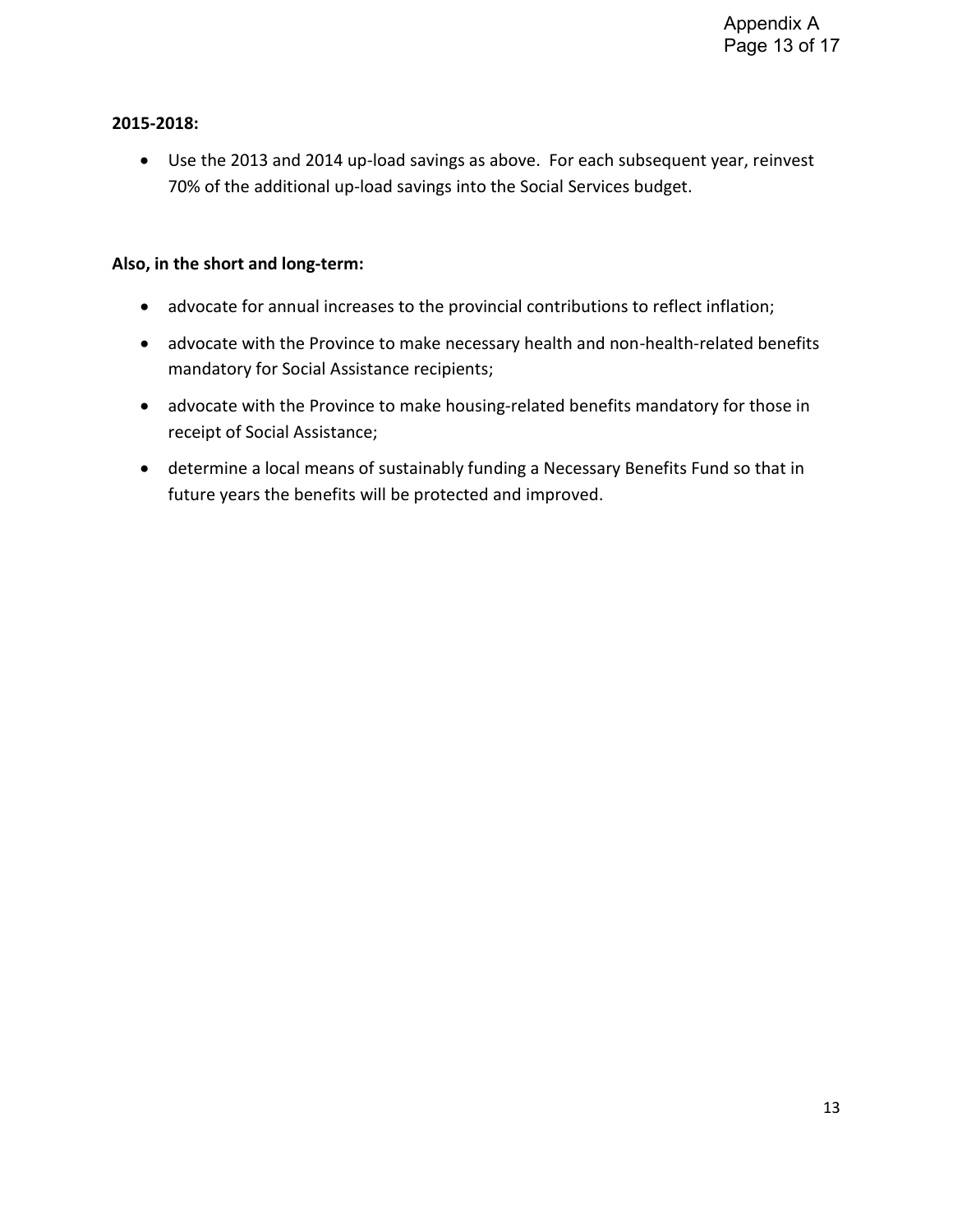# **VI. References**

- 1. Doherty, K., City of Peterborough, Director of Community Services. July 23, 2012, "Discretionary Benefits Report to Committee of the Whole".
- 2. Social Services Division. September 16, 2011. "Beyond the Budget 2012: A Review of best practices, performance data and literature related to budget considerations for the City and County of Peterborough."
- 3. City of Peterborough Social Services, July 12, 2012. "Estimated City and County Upload Savings 2010 – 2018."
- 4. Doherty, K., City of Peterborough, Director of Community Services. June 14th, 2012, "Discretionary Benefit Report to Joint Services Committee".
- 5. City of Peterborough Social Services, August 19, 2012. "Municipal Delegation Request Form: Ontario Works Changes." Presented to Minister of Community and Social Services at the Association of Municipalities of Ontario annual conference.
- 6. Post, C. September 12, 2012. "Cuts to Social Assistance Benefits: A Public Health Perspective." Peterborough County-City Health Unit.
- 7. Peterborough Poverty Reduction Network. June 21, 2012. "What Changes Are Being Made to Social Assistance Benefits: A Community Perspective on the Impact of these Changes".
- 8. Personal Communication with the Housing Resource Centre (CCRC), October 1, 2012.
- 9. YMCA Canada, 2012. "When There's No Place Like Home-A Snapshot of Women's Homelessness in Canada," p.1. Retrieved from: www.ywcacanada.ca
- 10. Laidley, J. and Todorow, M. June 7 2012. "Oral Deputation to the Standing Committee on Finance and Economic Affairs." Income Security Advocacy Centre.
- 11. Ontario Association of Food Banks, November 2008 "The Cost of Poverty: An Analysis of the Economic Cost of Poverty in Ontario".
- 12. Lightman, E. et al, Dec. 2008. "Poverty is making us sick: A comprehensive survey of income and health in Canada." Wellesley Institute.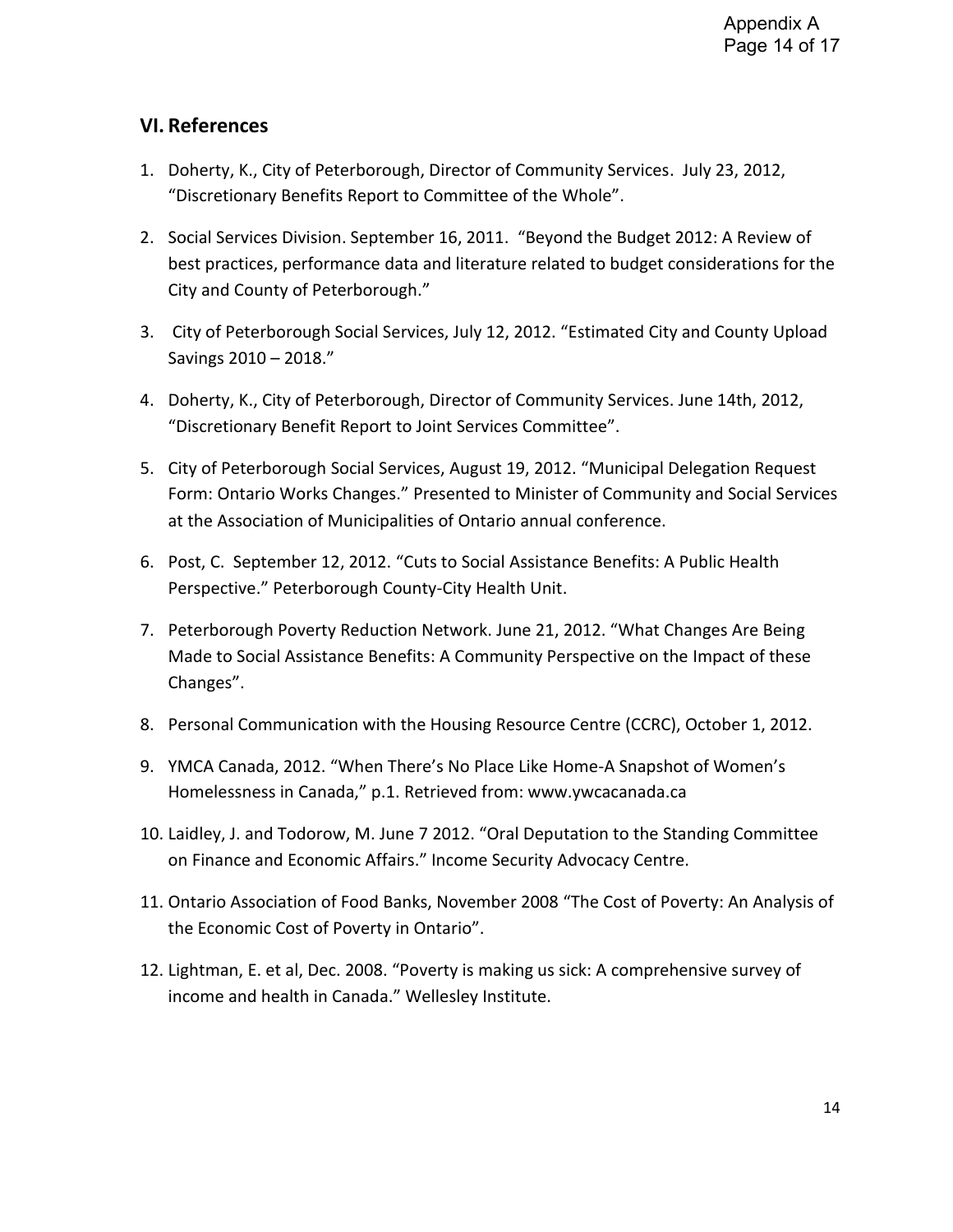Estimated City Upload Savings in 2013-2018

 $\frac{1}{2}$ 

| Description                                 | 2009                                    | Ę<br>ត្ត           | tual Savings      | <b>Budgeted Amount</b><br>2013-2018 |         |         |         |               | Estimated Savings (based on 2013 budget) |         |         | <b>Total Savings</b><br>Estimated |
|---------------------------------------------|-----------------------------------------|--------------------|-------------------|-------------------------------------|---------|---------|---------|---------------|------------------------------------------|---------|---------|-----------------------------------|
|                                             |                                         |                    | $\frac{2011}{20}$ | Affected by Upload                  | 2012    | 2013    | 2014    | 2015          | 2016                                     | 2017    | 2018    | & Actual                          |
| OW Mandatory Benefits                       |                                         | 82<br>호            | 148,958           | 25,236,000                          | 415,546 | 757,080 | 706,608 | 706,608       | 706,608                                  | 757,080 | 706,608 | 5,046.717                         |
| OW Discretionary Benefits                   |                                         | 506                | 10,522            | 845 640                             | 35,638  | 25,369  | 23,678  | 23,678        | 23,678                                   | 25,369  | 23,678  | 203,116                           |
| Uptoaded Portion of OW Admin/ES             | ti.<br>F<br>i.<br><b>Contract</b><br>ù. | 456<br>ź,          | 13,554            | 2,823,854                           | 37,049  | 69,467  | 64.836  | 64,836        | 64,836                                   | 69,467  | 64,836  | 453,336                           |
| Emergency Hostels - Upload of PerDiem       | Î,                                      | 8                  | 3,885             | 1,059,522                           | 11,469  |         |         |               |                                          |         | ¢       | 19,015                            |
| <b>Addictions Services</b>                  | į<br>Ž                                  | 796                | 1774              | 369.523                             | 4,848   | 9,090   | 8,484   | 8.484         | 8,484                                    | 9,090   | 8,484   | 60,535                            |
| Total Upload Savings                        | ł<br>l,                                 | ă<br>$\frac{1}{2}$ | 178,693           | 30,334,539                          | 504,550 | 861,006 | 803,606 | 803,606       | 803,606                                  | 861,006 | 803,606 | 5,792,719                         |
| <b>ODSP Upload Savings</b>                  |                                         | 780<br>3,249.7     | 3,883,964         |                                     |         |         |         |               |                                          |         |         |                                   |
| Less: OMPF Reduction                        |                                         | ဒ္ဓ<br>(2, 935)    |                   |                                     |         |         |         |               |                                          |         |         | 7,133,744                         |
| Total Savings after OMPF Reduction and ODSP |                                         | 487.               | 220 4,062,657     |                                     |         |         |         |               |                                          |         |         | (2,935,600)                       |
|                                             |                                         |                    |                   |                                     |         |         |         |               |                                          |         |         | 9,990,862                         |
| OW Upload - Municipal Cost Share            | 20.0%                                   | 19.4%              | 18.8%             |                                     | 172%    | 14.2%   | 11.4%   | $\frac{8}{6}$ | 5.8%                                     | 2.8%    |         |                                   |
|                                             |                                         |                    |                   |                                     |         |         |         |               |                                          |         | 0.0%    |                                   |

ASSUMPTIONS<br>ODB, ODSP Admin, EA, Addictions cost shared with County - City portion 82% of total Municipal savings per 2013 budget (OW Caseload spit)<br>Assume caseload to remain constant from 2013 to 2018<br>Discretionary benefi

82.0%

Appendix A Page 15 of 17

 $J_{\alpha\beta}$  12/12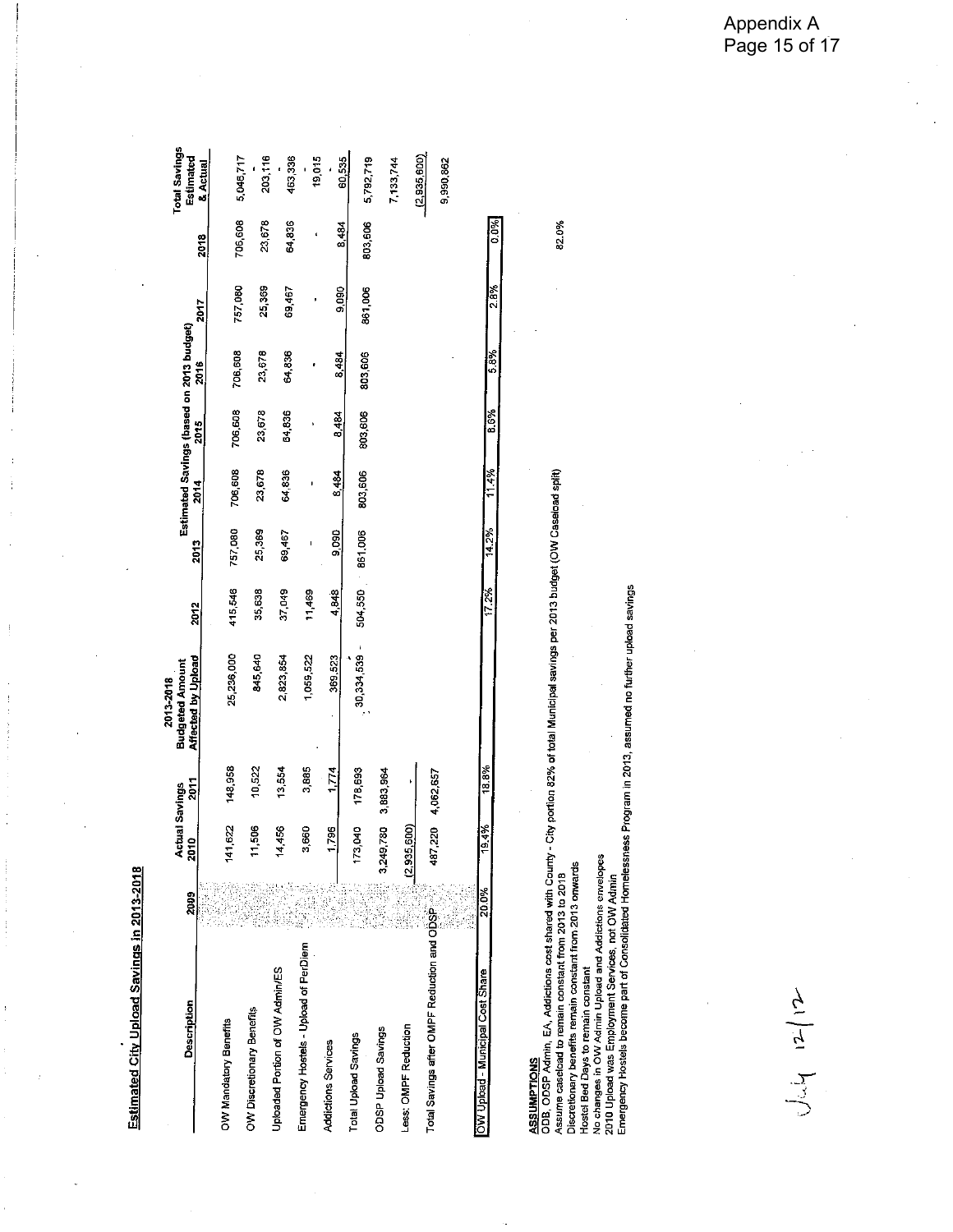| 1 |
|---|
|   |
|   |
|   |
|   |
|   |
|   |
|   |
|   |
|   |
|   |
|   |
|   |
|   |
|   |
|   |
|   |
|   |
|   |
|   |
|   |
|   |
|   |
|   |
|   |
|   |
|   |
|   |
|   |
|   |
|   |
| ı |
|   |

| <b>Description</b>                               | 2003  | <b>Actual Savings</b><br>៖<br>Ñ |         | <b>Budgeted Amount</b><br>2013-2018 |        |         |         |         | Estimated Savings (based on 2013 budget) |             |             | Total Savings         |
|--------------------------------------------------|-------|---------------------------------|---------|-------------------------------------|--------|---------|---------|---------|------------------------------------------|-------------|-------------|-----------------------|
|                                                  |       |                                 | 2011    | Affected by Upload                  | 2012   | 2013    | 2014    | 2015    | 2016                                     | <b>2017</b> | <b>2018</b> | Estimated<br>& Actual |
| OW Mandatory Benefits (based on 2013 budget)     |       | 1,266                           | 31,379  | 5,582,437                           | 73,866 | 167,473 | 156,308 | 156,308 | 156,308                                  | 167.473     |             |                       |
| OW Discretionary Benefits (based on 2013 budget) |       | 1,636                           | 1,437   | 185,000                             | 5,147  | 5,550   | 5,180   | 5,180   | 5,180                                    | 5,550       | 156,308     | 1,096.690             |
| Jploaded Portion of OW Admin/ES                  |       | 58.                             | 3,389   | 2823,854                            | 8,133  | 15,249  | 14,232  | 14,232  | 14,232                                   | 15,249      | 5,180       | 40,040                |
| Emergency Hostels - Upload of PerDiem            |       | 859                             | 51      | 1,059,522                           | 2,518  |         |         |         |                                          |             | 14,232      | 102,339               |
| <b>Addictions Services</b>                       |       | 421                             | 43      | 369,523                             | 1,064  |         |         |         |                                          |             |             | 4,348                 |
| Total Upload Savings                             |       |                                 |         |                                     |        | 1,995   | 1,862   | 1.862   | 1.862                                    | 1,995       | 1,862       | 13.369                |
|                                                  |       | 573                             | 37,620  | 10,020,336                          | 90,728 | 190,267 | 177,583 | 177,583 | 177,583                                  | 190,267     | 177,583     | 1,256786              |
| <b>ODSP Upload Savings</b>                       |       | 1,927<br>590                    | 853,764 |                                     |        |         |         |         |                                          |             |             |                       |
| Total Savings after ODSP                         |       | 39<br>ř                         | 891,384 |                                     |        |         |         |         |                                          |             |             | 1,544,691             |
|                                                  |       |                                 |         |                                     |        |         |         |         |                                          |             |             | 2,801,477             |
| OW Upbad - Municipal Cost Share                  | 20.0% | 19.4%                           | 18.8%   |                                     | 17.2%  | 14.2%   | 11.4%   | 8.6%    | 58%                                      | 7 R.D.      | <b>COLO</b> |                       |
|                                                  |       |                                 |         |                                     |        |         |         |         |                                          |             |             |                       |

ASSUMPTIONS<br>ODB, ODSP Admin, EA, Addictions cost shared with County - County portion 18% of total Municipal savings per 2013 budget (OW Caseload spit)<br>Discretionary benefits remain constant from 2013 or 2018<br>Hostel Bed Day

 $J_{\nu}|_{\gamma}$  12/2

18,0%